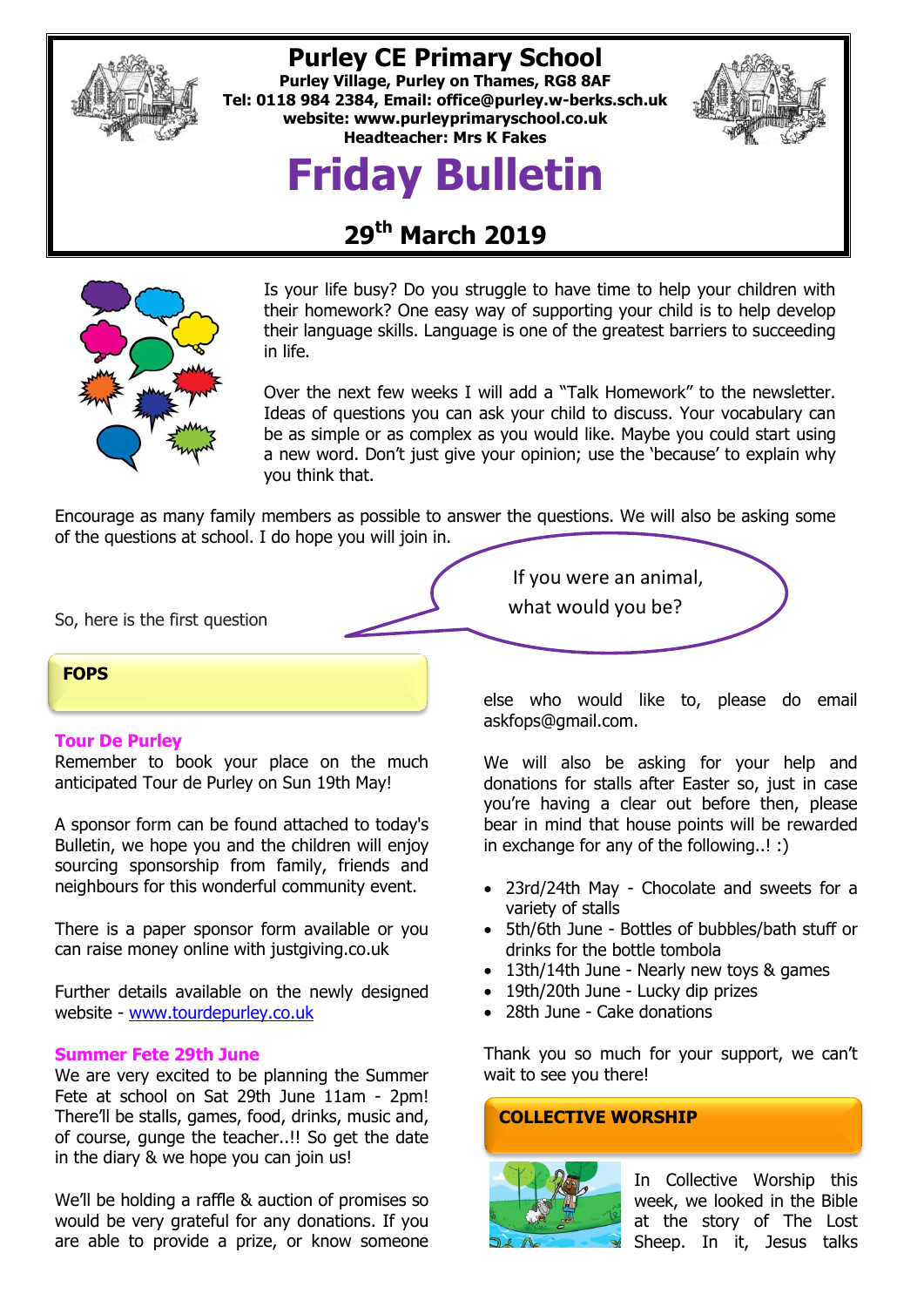about a shepherd who goes looking for a lost sheep and celebrates greatly when he finds it! Many of the religious people in Jesus' time found it hard to understand that God cared about everyone. Jesus showed this by being friends with everyone he came across, even if they weren't leading very good lives. In this parable, Jesus explains why he does this. Each of us matter to God in our own special way. And Jesus explains that even if we feel far away from God, or go our own way, he will still want to find us and take care of us. You can read the story for yourself in Luke's Gospel, chapter 15, verses 4-7. Rev Archer

#### **YEAR 1 WOODLAND**

As this was our last visit, Mrs Burton came with us so we could share all the things we have been doing in our Woodland Adventures. First, we showed how we get organised and how we help take all the equipment onto the minibus - we surprised her because we don't travel light! We have a lot of new equipment including a broom, rake, trowels, shelter building equipment and most importantly the new set of mugs and flask for hot chocolate!

After arriving, we took Mrs Burton for a walk around the woods, visiting the new den making area where all the branches had been moved to. Then we went on the longer walk to see the interesting activities are such as balancing logs, measuring ruler and wooden musical instruments.

Finally, we returned back to our regular base. Mrs Burton enjoyed watching us play hide and seek - noting how sensible we were to stay within the boundaries and not to tell where other children were hiding! We showed her the area where we like to dig for chalk, where we like to sit and make objects using things we have found, the best tree for climbing and the best place for building a den.

We had our last hot chocolate sitting on our log feeling a bit sad that our Woodland adventures have come to an end - but excited for the Hedgehogs who will be returning after Easter. Mrs Hodsdon

#### **ISS NEW MENU**

The new menu from ISS is attached to this newsletter. It will be effective from Wednesday 24<sup>th</sup> April.

### **ANVIL**

The choir represented the school at the Anvil for the Berkshire Maestros RATS concert on Tuesday. The children sang beautifully and behaved impeccably. It has been a pleasure to have worked with them over the last few months.

The children will once again represent the school at Bishop Andrew's farewell service at Woolhampton Church next Wednesday.



#### **END OF TERM**

The children will finish school at **1.15pm** on Friday  $5<sup>th</sup>$  April and return on Wednesday 24<sup>th</sup> April. Afterschool Club will be available until 4.15pm that day. If you would like to book a place, please contact the office.

#### **HEDGEHOG CLASS**

Our story this week was about a boy whose bed turned into a space rocket which zoomed into space. The children have been imagining that

they are on a voyage through space and have been busily keeping a space diary about the wonderful sights they see. The beauty salon in class has been very busy with both boys and girls alike making appointments for different times of the day. They have been taking turns to use their nimble fingers to put in curlers, clips and hair bands. The children have been exploring how simple circuits work using batteries and lightbulbs, and Harry V knew that electricity didn't work during a power cut.

Next week we will be thinking about Easter and signs of spring.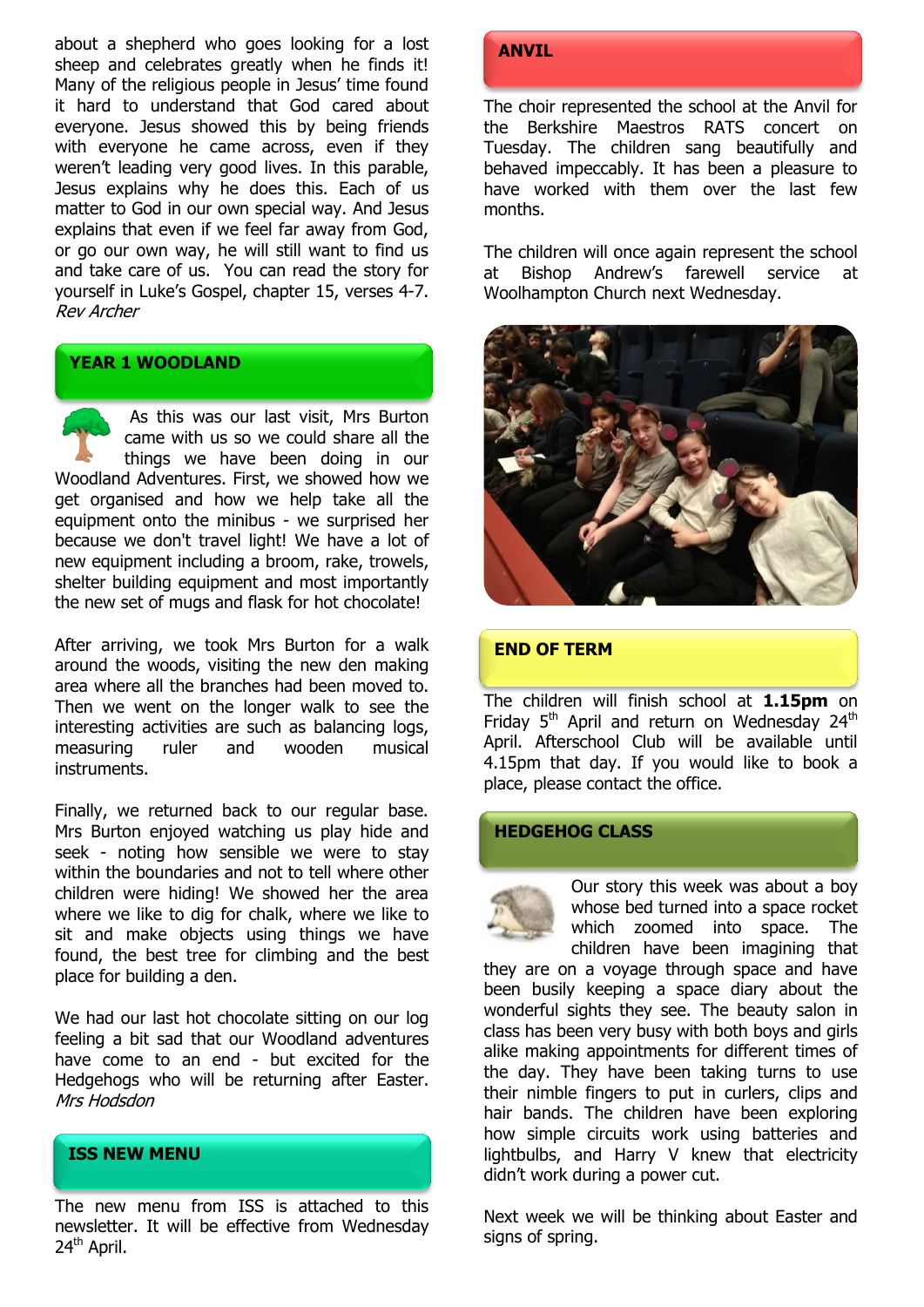Could you please bring a hard-boiled egg on Monday for children to decorate and roll. Thank you. Mrs Burton

#### **BADGER CLASS**



Badger class have been looking at how non-fiction texts are written this week. The have written questions,

captions, introductions, glossaries and fact boxes. Next week they will be using all of this to help them write an interesting report about dinosaurs. In maths Y1 children have been writing addition and subtraction sentences using number bonds to 10 and solving missing number problems. Y2 have been solving word problems involving multiplication and division. In science the children have been looking at different food chains ad investigating where our food comes from. They have explored how animals, plants and humans fit together in food chains.

Mrs Lyn-Jones

#### **OWL CLASS**



It has been a busy week in Owl class. In English, the children have continued to practice their Aboriginal

tales with their partners. They enjoyed showcasing these to the rest of the class around a campfire on Wednesday morning. Videos were taken of each group and the children have been viewing their peers' performances and leaving feedback via Google Classroom.

In Maths, termly assessments have been completed. Cubes have also been learning about mental and formal methods, maths addition. Spheres have been dividing three digit numbers by one digit numbers.

We have also been practicing for our Easter Service. Could you please help your child learn their words (these were sent home last week inside their reading record book)? Mrs Street

#### **WOODPECKER CLASS**



Woodpecker have learned about the important role played by the coders at Bletchley Park in encrypting and decrypting communications during the second

world war. We have learned about Morse code and written coded messages to each other.

We have finished reading Number the Stars, and have turned our attention to traditional fairy tales. Children have been casting their minds back to their favourite stories and re-telling these with wonderful literary embellishments.

Year 6 mathematicians have continued to consolidate their understanding of internal angles within shapes: triangles, quadrilaterals and pentagons.

Year 5 mathematicians have been thinking about fractions and mixed numbers, focusing on how to place them on a number line and how to convert between mixed numbers and improper fractions.

In Science, we have been learning that the way that organisms adapt to their environment can improve their chance of survival and that inheritance of adaptive traits when organisms reproduce can lead to the evolution of new species. The children learnt about Charles Darwin's studies of finches and tortoises in the Galapagos Islands and how this led to his theory of evolution. They went on to think about how fossil evidence provides support for this theory. Mrs Archer



#### **Hedgehog Class**

**Star of the week:** Margaux for her independent writing

**Friendship Star:** Esme for being considerate to everyone **Paragon:** Harry C

#### **Badger Class**

**Star of the week:** Theo for making such progress with his reading **Friendship Star:** Ella for always being such a positive and friendly member of the class **Paragon:** Lukas

**Woodland Star:** Sydney for embracing Woodland Adventures, never minding that she always had muddy hands and knees, always joining in and being the best at finding worms and chalk!

#### **Owl Class**

**Stars of the week:** Samuel for his enthusiasm and fantastic use of expression during our ERIC sessions on "How to train your dragon". **Friendship Star**: Hiba for her kindness towards everyone in the classroom. **Paragon:** Malakhai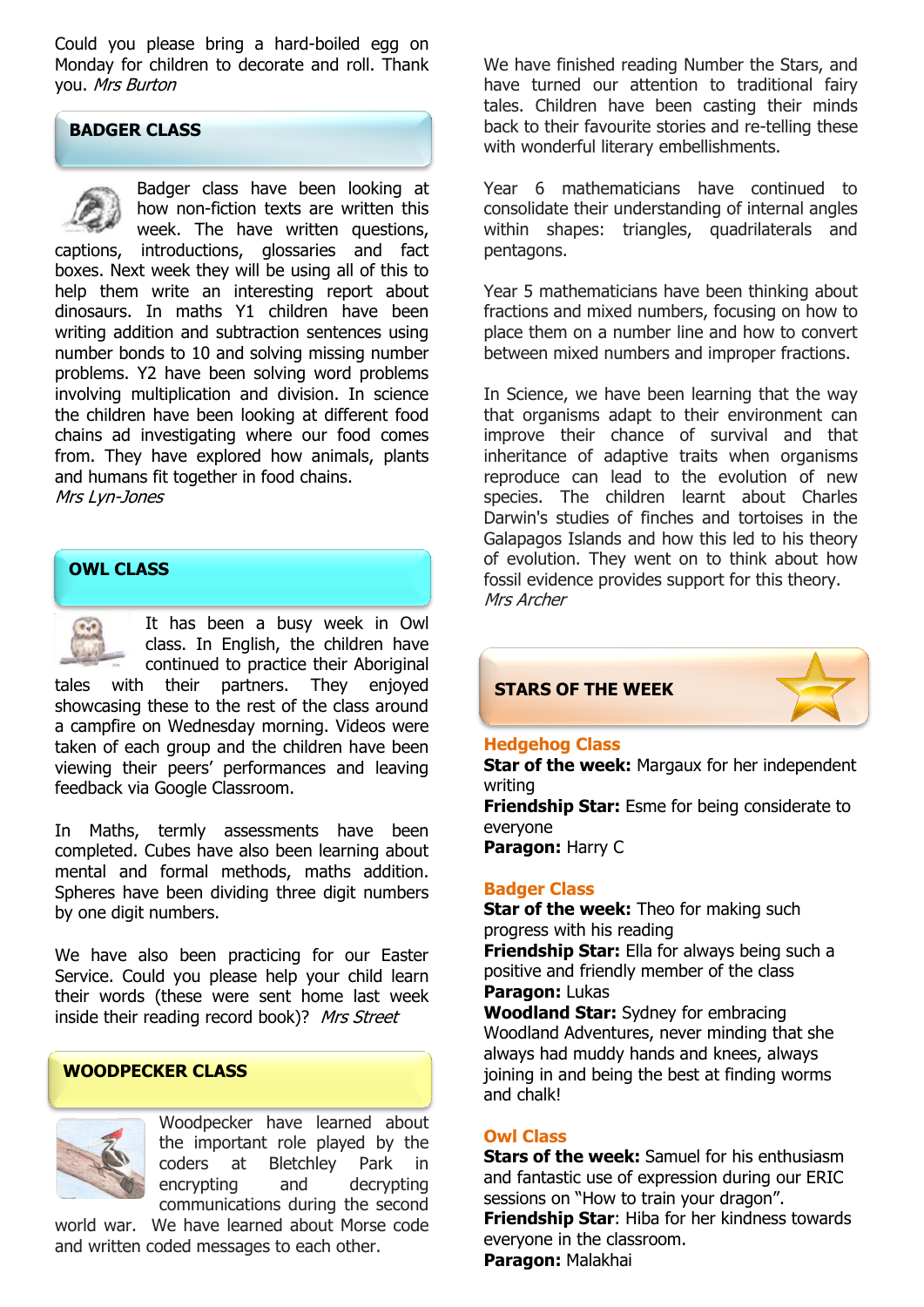#### **Woodpecker Class**

**Star of the week:** Anya for outstanding fairytale writing.

**Friendship Star**: Maegan for being an outstanding role model in school. **Paragon:** Evie and Grace

**Delightful diners:** Margaux, Phoebe Tovey, Arlo, Jax, Davontay, Charlie, Anya, Elizabeth

As always, please remember our doors are open, should you wish to discuss any concerns, ask questions or celebrate successes regarding your children. You can contact me by phone on 0118 9842384 or email: [headteacher@purley.w-berks.sch.uk](mailto:headteacher@purley.w-berks.sch.uk)

## **Karen Fakes (Headteacher),**

**Learn to Love, love to Learn**

### **DIARY DATES**

| 02/04/19             | Year 4 - Easter Egg Challenge at<br>Denefield                             |
|----------------------|---------------------------------------------------------------------------|
| 03/04/19             | Choir singing at Bishop Andrew Service                                    |
| 05/04/19             | Owl Class parents invited to Easter<br>service at St Mary's Church, 09:30 |
| 05/04/19             | End of Spring Term 2, 13:15                                               |
| 08/04/19-            | <b>Easter Break</b>                                                       |
| 23/04/19             |                                                                           |
| 24/04/19             | Start of Summer Term 1                                                    |
| 29/04/19             | Year 2 weekly swimming lesson start                                       |
| 29/04/19             | Year 5 weekly swimming lesson start                                       |
| 29/04/19             | Foundation Woodland School start                                          |
| 02/05/19             | Cross country competition                                                 |
| w.c                  | <b>KS2 SATS</b>                                                           |
| 13/05/19             |                                                                           |
| 19/05/19             | <b>Tour de Purley</b>                                                     |
| 23/05/19             | End of Summer Term 1, 15:00                                               |
|                      |                                                                           |
| 24/05/19-            | <b>May Half Term</b>                                                      |
| 31/05/19             |                                                                           |
| 03/06/19             | Start of Summer Term 2                                                    |
| 06/06-07/06          | Year 4/5 camping at Rushall Farm                                          |
| w.c                  | Year 6 residential trip to Swanage                                        |
| 10/06/19<br>w.c      | Year 1 phonics screening                                                  |
| 10/06/19             |                                                                           |
| 29/06/19             | <b>Summer Fair</b>                                                        |
| W/C                  | Sports Week (incl Sports Day on                                           |
| 01/07/19             | 05/07/19)                                                                 |
| 15/07/10             | Open Afternoon for parents, 13:30                                         |
| 17/07/19             | Year 6 Production, 18:30                                                  |
| 18/07/19             |                                                                           |
| 19/07/19<br>24/07/19 | Year 6 Leavers Party (TBC)<br><b>End of Academic Year, 13:15</b>          |

# **Reminders**

- **All - Parentmail:** please check Parentmail as emails and forms are sent out **regularly**. If you have any problems accessing Parentmail, please speak to the office.
- **Hedgehog Class**: bring a hard-boiled egg on Monday.
- **Year 4** going to Denefield for Easter Egg Challenge on Tuesday 2<sup>nd</sup> April. Children to be dropped off at Denefield at 8.50.
- **Choir** singing at Bishop Andrew's Farewell Service
- **Owl Class:** Easter Service at St Mary's at 9.30 am on Friday 5<sup>th</sup> April. Owl Class parents invited to attend.
- End of term at **1.15pm** on Friday 5<sup>th</sup> April